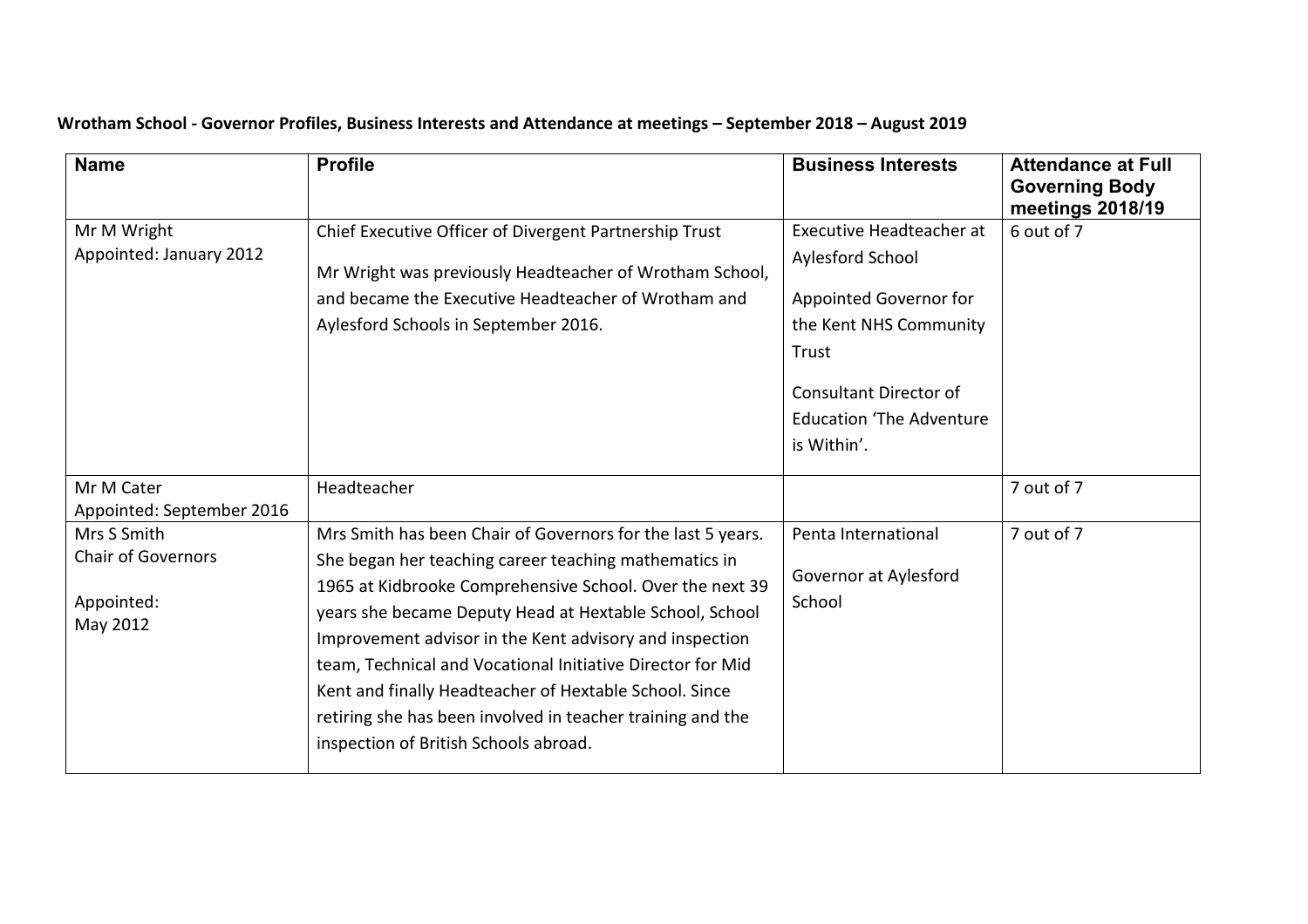| Mr M Reeve<br>Appointed:<br>September 1992  | Mr Reeve has been a Governor of Wrotham school for over<br>25 years, seven of which he held the position of Chair of<br>Governors.<br>He works as an Operations Director for a local high tech<br>innovations company.    | <b>Futronics</b><br>The Village Forum Ltd<br><b>Trax Computing</b><br>Governor at Aylesford<br>School | 6 out of 7                           |
|---------------------------------------------|---------------------------------------------------------------------------------------------------------------------------------------------------------------------------------------------------------------------------|-------------------------------------------------------------------------------------------------------|--------------------------------------|
| Mr P Broszek<br>Appointed:<br>October 2009  | Mr Broszek has had over 30 years' experience as an<br>electrical, instrumentation and control engineer within the<br>pharmaceutical industry. He is currently employed by Cory<br>Environmental in the Borough of Bexley. | Cory Environmental                                                                                    |                                      |
| Mr N Newman<br>Appointed:<br>September 2015 | Mr Newman is a chartered accountant working at a local<br>accountancy firm. He is also a treasurer of a local youth club<br>running as a registered charity and Vice Chair of local Parish<br>Council                     | A4G LLP<br>Ditton Youth Club<br><b>Ditton Parish Council</b>                                          | 4 out of 7                           |
| Mrs H Brassington<br>Appointed:<br>May 2016 | Mrs Brassington is a chartered accountant (ACA)                                                                                                                                                                           |                                                                                                       | 2 out of 7<br><b>Maternity Leave</b> |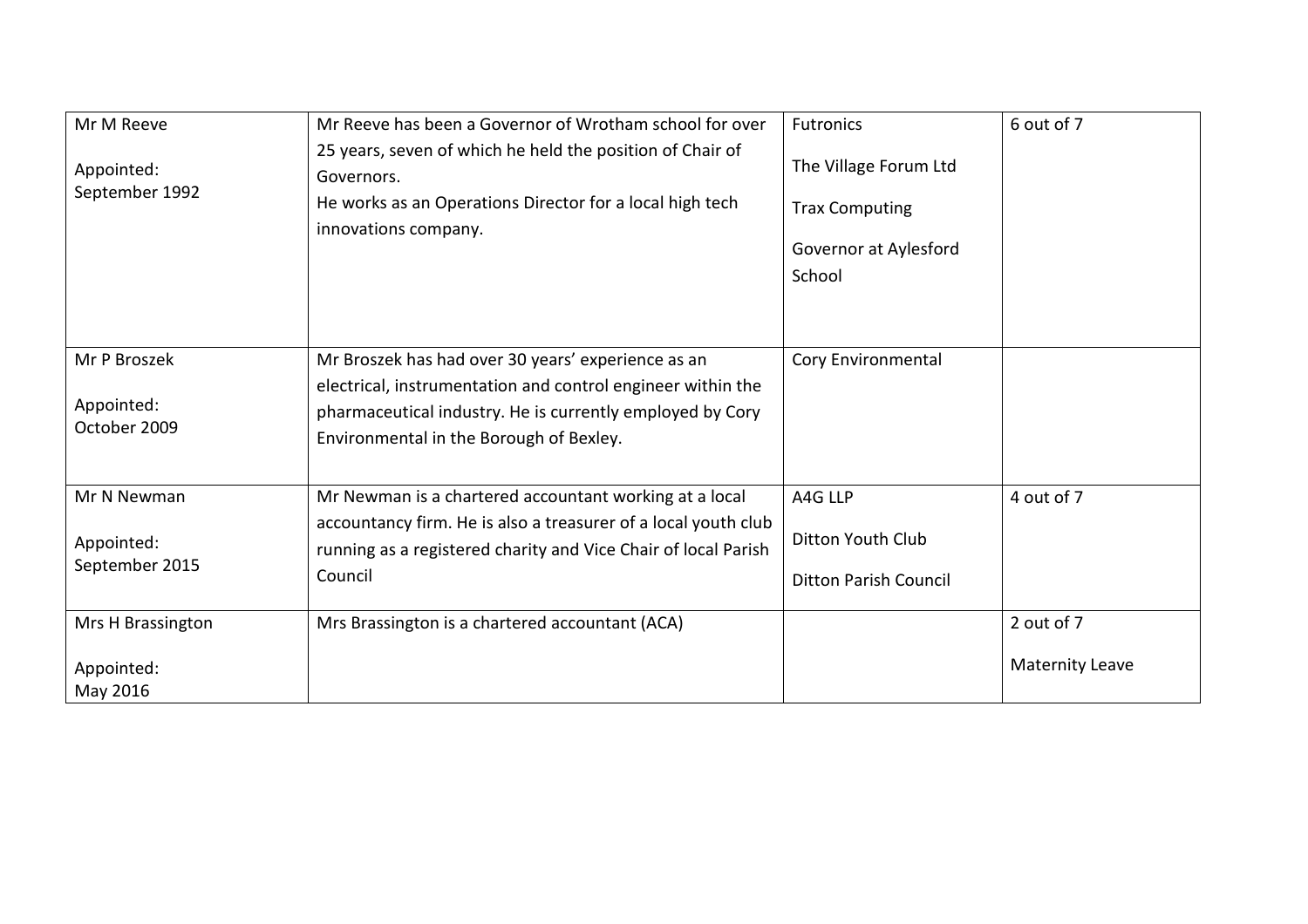| Mr J Emmitt                                                              | Mr Emmitt started as a Governor at Wrotham School in                                                                                                                                                                                                                                                                         | Sevenoaks School | 6 out of 7 |
|--------------------------------------------------------------------------|------------------------------------------------------------------------------------------------------------------------------------------------------------------------------------------------------------------------------------------------------------------------------------------------------------------------------|------------------|------------|
|                                                                          | 2017 which is also his first Governorship. Mr Emmitt has                                                                                                                                                                                                                                                                     |                  |            |
| Appointed:<br>March 2017                                                 | over 15 years teaching experience since graduating from St                                                                                                                                                                                                                                                                   |                  |            |
|                                                                          | Mary's University, Strawberry Hill. He began his career at                                                                                                                                                                                                                                                                   |                  |            |
|                                                                          | Chatham Grammar School for Boys in Medway as a PE                                                                                                                                                                                                                                                                            |                  |            |
|                                                                          | teacher for four years before moving into the Independent                                                                                                                                                                                                                                                                    |                  |            |
|                                                                          | Sector, where he is the Director of PE and Sport at                                                                                                                                                                                                                                                                          |                  |            |
|                                                                          | Sevenoaks School. James was also involved in one of the                                                                                                                                                                                                                                                                      |                  |            |
|                                                                          | Boys' Boarding Houses for five years as a Residential Tutor.                                                                                                                                                                                                                                                                 |                  |            |
| Mr J Smith<br><b>Staff Governor</b><br>Appointed:<br>June 2017           | Mr Smith is currently the Head of ICT and Vocational<br>Learning at Wrotham School and has worked at the school<br>since April 2005. He has taught several subjects during his<br>time and has held various roles of responsibility within the<br>school.                                                                    | None             | 6 out of 7 |
| Mr P Bridgman<br><b>Staff Governor</b><br>Appointed:<br><b>June 2017</b> | Mr Bridgman is a staff governor. He has been a maths<br>teacher since 2008, and has been at Wrotham since 2011.<br>Before teaching he qualified as a Chartered Accountant<br>working in the financial services sector. In that time he<br>became a Finance Director of a public company, and later of<br>a building society. | None             | 5 out of 7 |